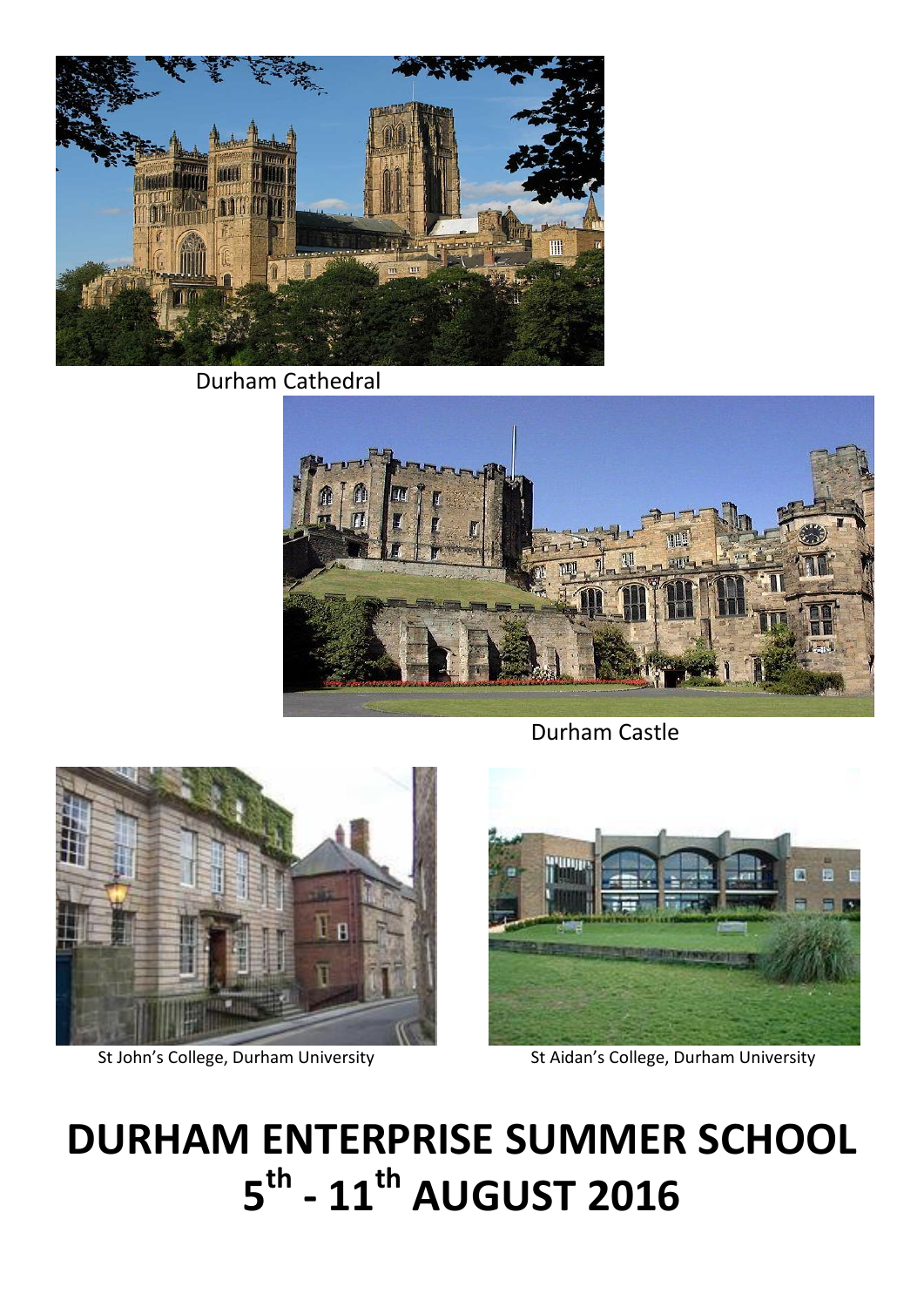# **Get on the right track…**

A Summer School at Durham University's St John's College and St Aidan's College for students with ambition. **St John's College** [\(https://www.dur.ac.uk/st-johns.college\)](https://www.dur.ac.uk/st-johns.college) **St Aidan's College** [\(https://www.dur.ac.uk/st-aidans.college/\)](https://www.dur.ac.uk/st-aidans.college/)

# **Get enterprising…**

Enterprising people make things happen and enterprise skills are extremely valuable in whatever activity or career you choose. Developing these skills through our Summer School will not only make you a more effective learner, but will also help create fantastic opportunities for you in your everyday life and in the steps you take to develop your future career.

Read more about our programme and we hope you will come and join us this August 2016.

# **Why Choose CBFQ – The Durham Enterprise Summer School?**

Durham University's St John's College

[\(https://www.dur.ac.uk/st-johns.college\)](https://www.dur.ac.uk/st-johns.college), St Aidan's College[\(https://www.dur.ac.uk/st-aidans.college/\)](https://www.dur.ac.uk/st-aidans.college/) ICE (International Consultants for Entrepreneurship and Enterprise) and local entrepreneurs are working together in an inspirational activities and visits-based programme, during which you will:

- Meet new friends and exciting entrepreneurs
- Create ideas and learn how to use them
- Meet students from other schools
- Have your own team mentor
- Develop important skills including team-working, presentation, organisation and problem solving
- Hear and speak English throughout the day
- Learn from qualified teachers
- Be based in the historic City of Durham
- Visit places of significant interest such as Durham Castle and Cathedral, Beamish Open Air Museum and Edinburgh Castle
- Longer excursion to Edinburgh Castle
- $\bullet$  Be busy all day
- Have lots of fun
- Stay in student accommodation within St John's College

This is what it means when you join our residential programme.

## **Who is the Durham Enterprise Summer School for?**

The Summer School is residential and open to those aged 12 to 15 years.

# **When is it and where?**

5<sup>th</sup> – 11<sup>th</sup> August 2016 in St John's College and St Aidan's College, Durham University.

#### **St John's College**

**St John's College** is located at the heart of the ancient city of Durham, opposite the magnificent Norman Cathedral, within an area now designated a World Heritage Site. *Members of the Garrison and Court of the Prince Bishops originally occupied most of the College buildings and these buildings possess fascinating histories dating back to the 15th century. St John's College now consists of a continuous and fully connecting row of fine and attractive buildings. Former occupants include the widow of Dean Whittingham, translator of the Geneva Bible, and also the Bowes-Lyon and Eden families. A frequent visitor of the Eden family was Alice Liddell - the inspiration for Lewis Carroll's "Alice in Wonderland".*

#### **St Aidan's College**

**St Aidan's College** has beautiful views over the ancient and majestic city of Durham. Situated at the top of Windmill Hill, the view of Durham Cathedral from its gardens is by far the best in the city and is a constant reminder of the history and tradition that it is part of. St Aidan's was designed by Sir Basil Spence, the renowned architect who was responsible for Coventry Cathedral, making it a most architecturally interesting Colleges. The estate was designed around a theme of curves and straights, broadly in the form of a hand, with parallel accommodation corridors that enclose a spacious garden and beautiful landscaped grounds.

#### **Accommodation and Meals**

The accommodation would be the rooms within St John's College although not en-suite each room has its own washing facilities.

Breakfasts, lunches and evening meals are all included in the student fee.

# **What does it mean for you?**

- Experience university life
- A greater understanding of enterprise and selfemployment
- A chance to learn important life skills
- Opportunities to meet new people
- Certificate of attendance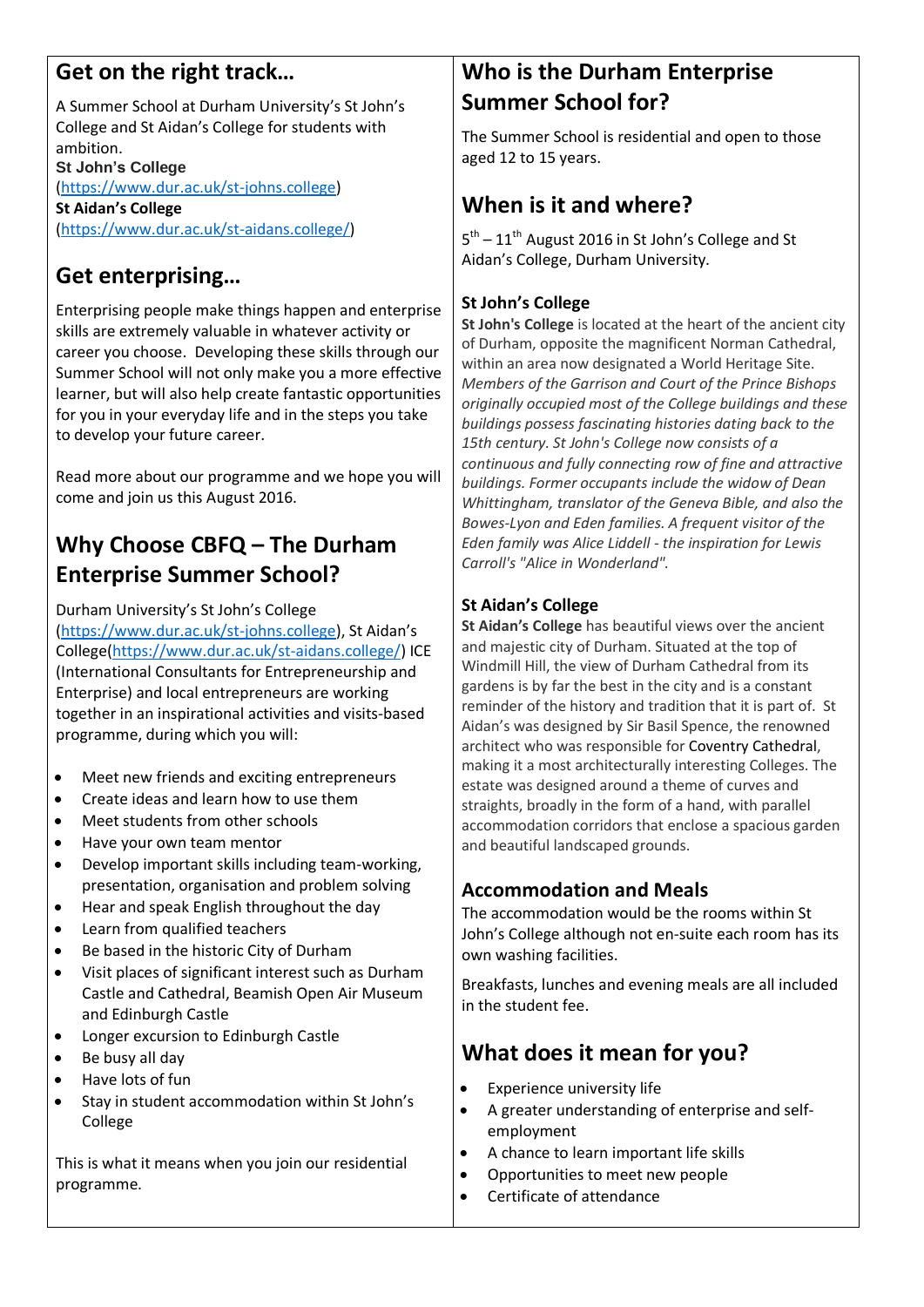#### **Quotes from previous Summer Schools**



"I enjoyed the summer school and learned a lot. I was stimulated by meeting new people with similar interests. We learned how to set up a business, where to look for

money to support it and what affects the success of the venture. I'd like to have a go at that in the future.

For anyone thinking of joining the summer school this year, my advice is – Yes, go for it!"

"It gave us a new entrepreneurial perspective and we learnt a lot throughout the week, having lots of fun."

"A great insight into the world of business."

"Activities helped us to get to know each other very well in a short space of time. I made lots of friends who I am still in contact with today."

"It was a really good opportunity. I learnt a lot that would benefit me for the future and my potential career."

"It would be a mistake not to go on the Summer School…."

#### **How to reserve a place**

Complete the attached form and return it to Lisa/Ricky at CBFQ **by no later than 30th April 2016**

#### **What happens next?**

You will be contacted by letter to confirm that a place has been reserved for you.

**Durham Castle** It is likely that at a Saxon fortress existed on the site now occupied by Durham Castle from around the  $10<sup>th</sup>$  century. The earliest surviving parts of the Castle date from around 1072 when William the Conqueror ordered the construction of a new fort. Since this time the Castle has had a fascinating history as fortress, palace and finally as a college of Durham University. <https://www.dur.ac.uk/durham.castle/about>

**Durham Cathedral** Durham Cathedral is one of the great buildings of Europe. Set grandly on a rocky promontory next to the Castle with the medieval city huddled below and the river sweeping round, the profile of the World Heritage Site is instantly recognisable to people travelling up and down the East Coast Main Line. Durham Cathedral is a Christian Church of the Anglican Communion, the shrine of St Cuthbert, the seat of the Bishop of Durham and a focus of pilgrimage and spirituality in North East England. It inhabits a treasured sacred space set in the natural and human landscape of the World Heritage Site. <http://www.durhamcathedral.co.uk/> Durham Cathedral was also used in the first two Harry Potter films for both interior and exterior views of Hogwarts. The chapter house was used for the scenes in McGonagall's classroom.

**Edinburgh Castle** Standing on its great rock, Edinburgh Castle dominates Scotland's capital. Great events have taken place within its wall and it has witnessed many sieges. To control the castle was to hold the keys to the kingdom. Iron Age warriors understood the rock's military potential and built a hill fort there. The castle was home to kings and queens. Queen Margaret died there in 1093, and Mary Queen of Scots gave birth to James VI in the royal palace in 1566. Her great-great-grandson Charles Edward Stuart – Bonnie Prince Charlie – captured Edinburgh but could not take the castle during the 1745-6 Jacobite rising. In 1996, the Stone of Destiny, on which kings were enthroned for centuries, was returned to Scotland and is displayed in the Crown Room. From the 1600s onwards the castle was a military base with a large garrison and later it also held prisoners of war. <http://www.edinburghcastle.gov.uk/discover/>

**Beamish Open Air Museum** World famous museum telling the story of life in North East England during 1820s, 1900s and 1940s [http://www.beamish.org.uk/explore](http://www.beamish.org.uk/explore-discover/)[discover/](http://www.beamish.org.uk/explore-discover/)

#### **Visits**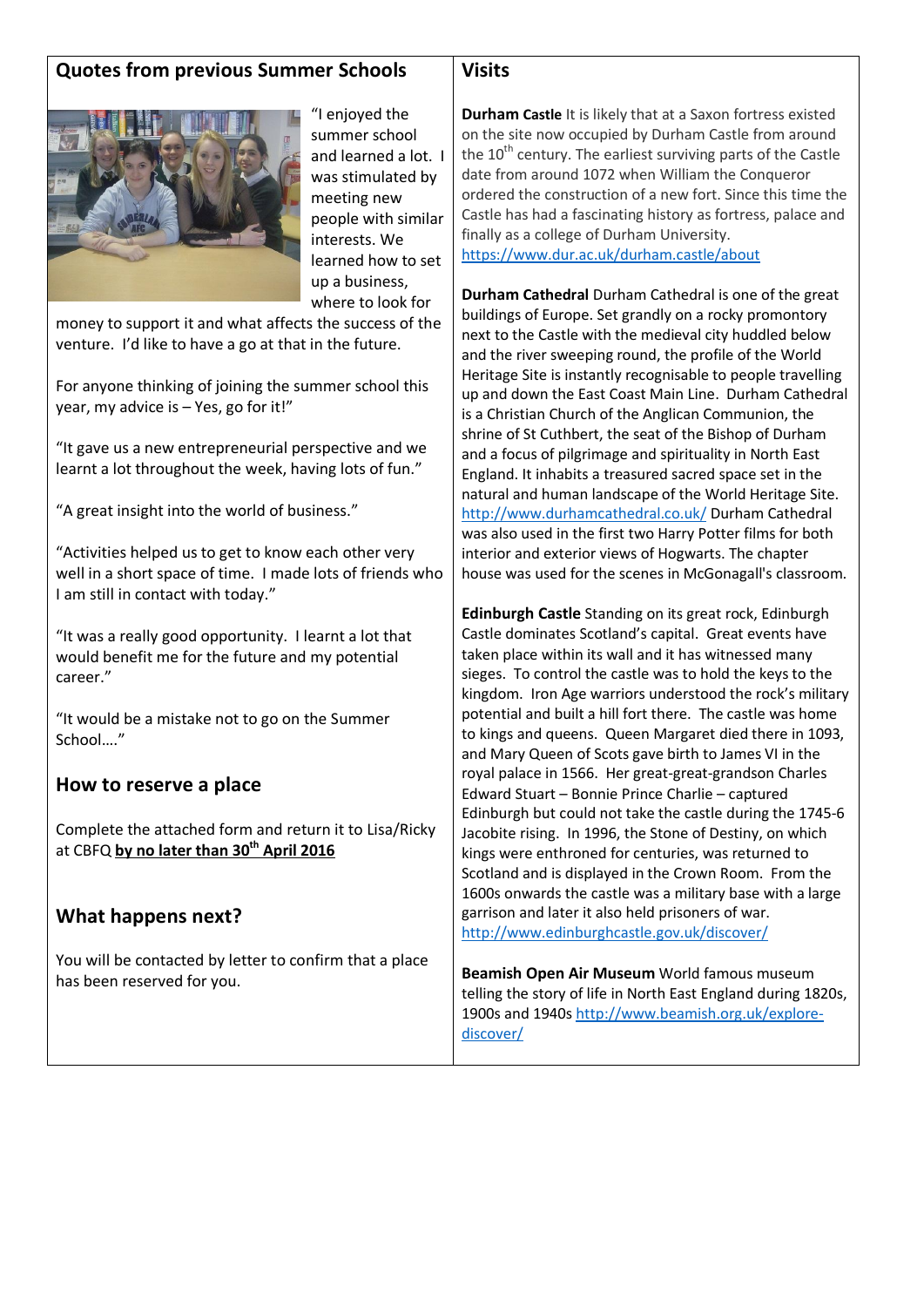### **Meet the Durham Enterprise Summer School ICE Team**

#### **ICE Programme Director DINAH BENNETT, OBE FRSA – Director, International Consultants for Entrepreneurship and Enterprise (ICE)**



Beginning her career working on a Development Programme in the Sudan, Dinah returned to the UK and spent two years as a Chancery Associate at the Royal Courts of Justice in London.

She spent twenty years at Durham University working internationally in the field of entrepreneurship and small business development latterly in the role of Director of the Centre for Entrepreneurial Learning where she had a remit of supporting the development of entrepreneurial practices across the University. The Centre not

only worked with staff and students within the University but engaged with a range of stakeholders nationally and internationally.

As Director of International Consultants for Entrepreneurship and Enterprise, Dinah designs and delivers business and entrepreneurial development programmes internationally often working in partnership with agencies such as the UN, International Labour Organization and the British Council. She is currently working on projects related to SME finance in East and Southern Africa

#### **ICE Entrepreneurship Facilitator WENDY PARVIN – Director of Conversations with Purpose**



Wendy has run own her consultancy company 'Conversations with Purpose' since 2006. She primarily designs and delivers entrepreneurship education programmes within higher education, the third sector, and the commercial business arena. Clients include: British Council, Department of Trade and Industry, One NorthEast, Newcastle City Council, Tyneside Economic Development Company (TEDCO)**,** Irish Chamber of Commerce, The Cooperative Group Ltd, Durham and Newcastle Universities

Wendy has a successful track record both nationally and internationally, representing UK best practice in Europe, the Middle East, and SE Asia. She is expert in facilitating both individuals and teams to create ventures that inspire them, creating them a sustainable income, and ultimately, making a positive impact within their community. Her approach is practical and pragmatic, with the intention to empower people, to be proactive in harnessing opportunities and gaining the skills needed to take ownership and lead sustainable ventures.

Wendy has an MA in Entrepreneurship and is currently an Honorary Entrepreneurial Fellow at Durham University.

#### **ICE Entrepreneurship Facilitator**

#### **FIONA BENNETT – MA Lifelong Learning Durham**

Fiona has worked at Newcastle and Reading Universities delivering graduate Enterprise and Entrepreneurship Programmes. She is also TEFL (Teach English as a Foreign Language) qualified and has pioneered a programme for overseas students and business people teaching English through the language of Enterprise. She has also developed a range of programmes based on understanding British Culture.